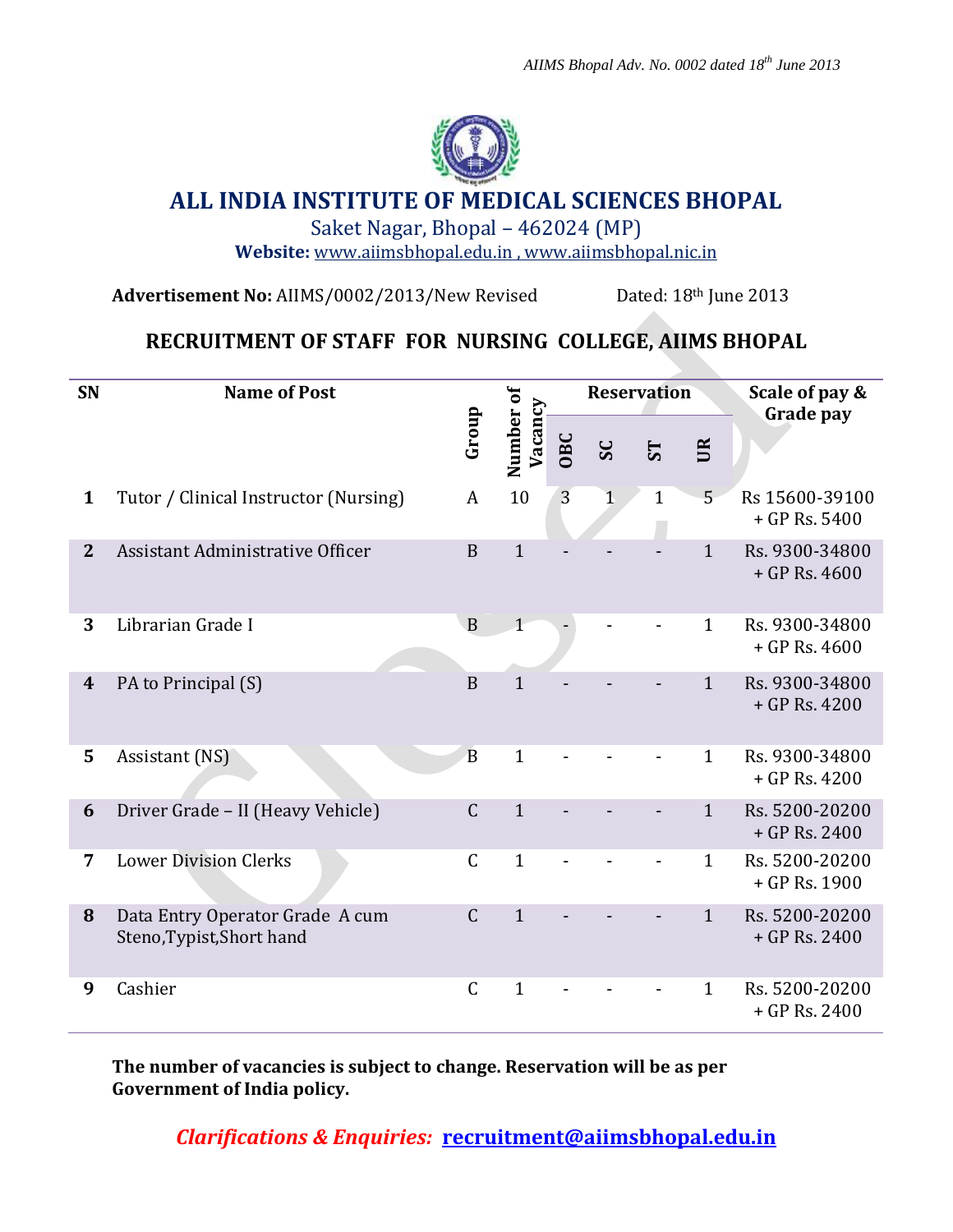- **I. Institution of National Importance**: AIIMS Bhopal, an autonomous Institution of national importance has been set up by the Ministry of Health & Family Welfare, Government of India. The Institution is dedicated to medical education healthcare and research.
- **II. Application Process**: On-line applications are invited from Indian Nationals/OCI card holders in case of doctors, in the prescribed format for the posts of Group A, B, C staff in Nursing College, AIIMS Bhopal on substantive basis.

Essential qualifications, eligibility criteria for each post will be as per All India Institute of Medical Sciences, New Delhi norms and Medical Council of India (MCI).

Detailed advertisement is hosted at the website of AIIMS Bhopal, [www.aiimsbhopal.edu.in](http://www.aiimsbhopal.edu.in/) & [www.aiimsbhopal.nic.in](http://www.aiimsbhopal.nic.in/) and [www.mohfw.nic.in.](http://www.mohfw.nic.in/) The application form has to be filled online at [www.jobs.aiimsbhopal.edu.in](http://www.jobs.aiimsbhopal.edu.in/)

- **III. Application Fees**: Application fees for General/OBC candidates is Rs 600/-, fees for SC/ST candidates is Nil. Fees shall be paid through NEFT/online transfer only. **Account details**: Beneficiary Name: AIIMS Recruitment, Bank of Baroda Saving Account No. 45340100000148, IFSC code BARB0AIIMSX. This fee once remitted will not be refunded.
- **IV. Last Date of Application**: The on-line filling up of application form will automatically close on **Tuesday the 16th July 2013 at 5:00 pm**
- **V. Annexures**: Printed copy of the on-line application form and the attested photocopies of the following along with the originals must be brought at the time of interview only
	- **1.** 'No Objection Certificate NOC' for those who are working in Central/State Government /Semi Government Autonomous Institutions from their respective organization
	- **2.** Degrees, Certificates, Mark sheets, Age proof, Caste certificates and experience certificates etc.
- **VI. Age:**
	- 1. Age limit refers to completed age in years as on  $1<sup>st</sup>$  Jan 2014
	- 2. Age relaxation of 5 years for SC/ST, 3 years for OBC candidates and up to 5 years for persons already working in AIIMS Bhopal in any capacity will be admissible.
	- 3. In the case of Orthopaedic Physical Handicapped (OPH \*) candidates, age relaxation up to maximum period of 5 years for General Category, 8 years for OBC category and 10 years for SC/ST category candidates.

*Clarifications & Enquiries:* **recruitment@aiimsbhopal.edu.in**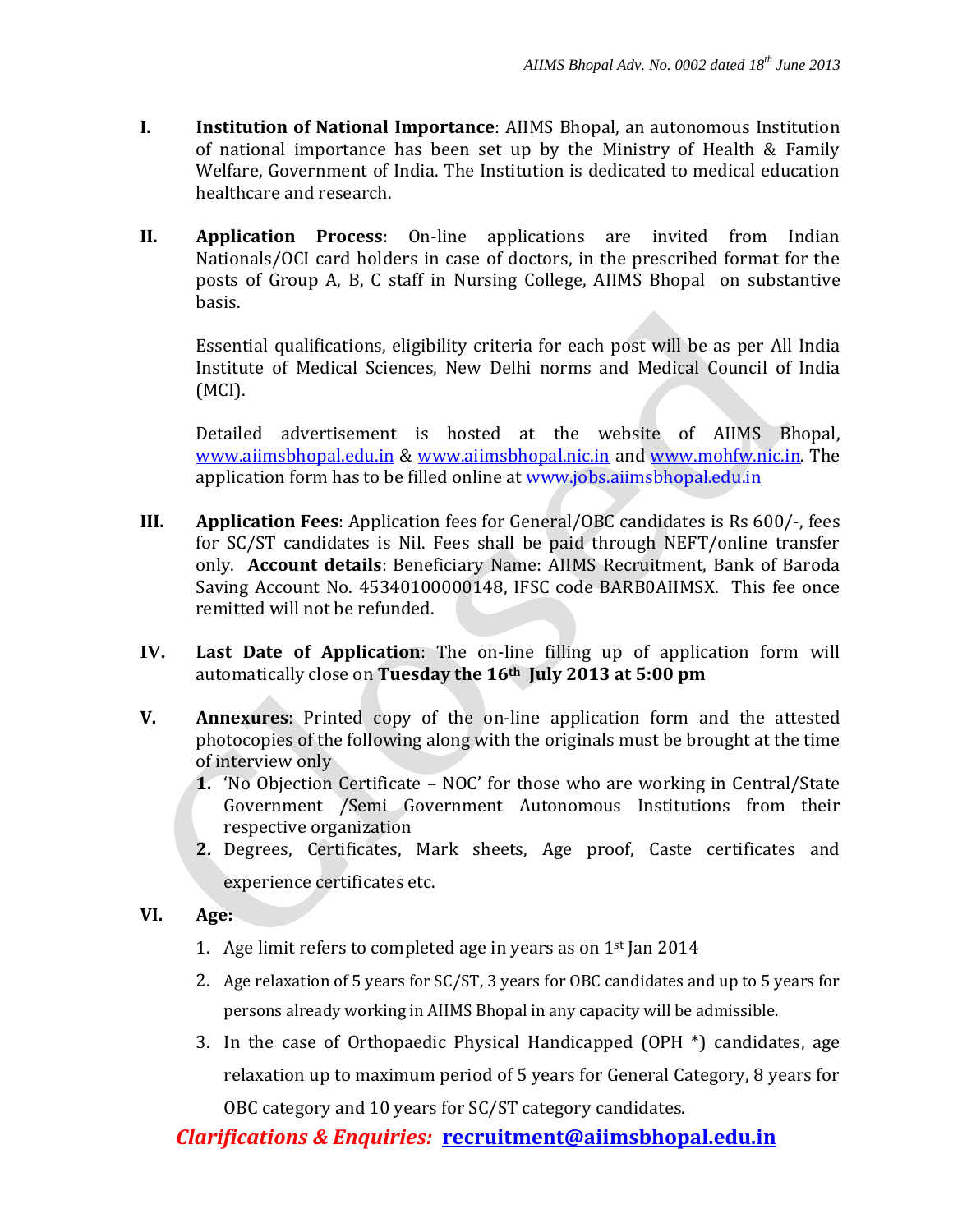## **VII. Reservation**:

- 1. OBC Candidates will attach certificate in Annexure V from the prescribed authority for Central Government posts along with certificate that the candidate does not belong to Creamy Layer. Date of issue of Certificate should not be earlier than 1 year i.e. 1st July, 2012 (AN).
- 2. For SC/ST Certificate should be issued by Tehsildar or above rank officer in format of State/Central Government.
- 3. OPH \* Certificate must be issued by District Board of State/Central Government hospital/ Chief Medical Officer
- **VIII. Short Listing:** Based on bio-data, the Search cum Selection Committee may short-list candidates for interview or they may be asked to appear in a written examination in case of large number of applicants. Candidates called for interview will have to produce all relevant original documents in proof of details furnished in their application at the time of interview
- **IX. Site of Interview:** Interviews will be held at AIIMS Bhopal. No TA/DA will be paid for appearing in the interview.
- **X. Eligibility criteria:** These are given in the table below. However, qualifications may be relaxed for highly experienced, trained or reputed candidates at the discretion of the search cum selection committee.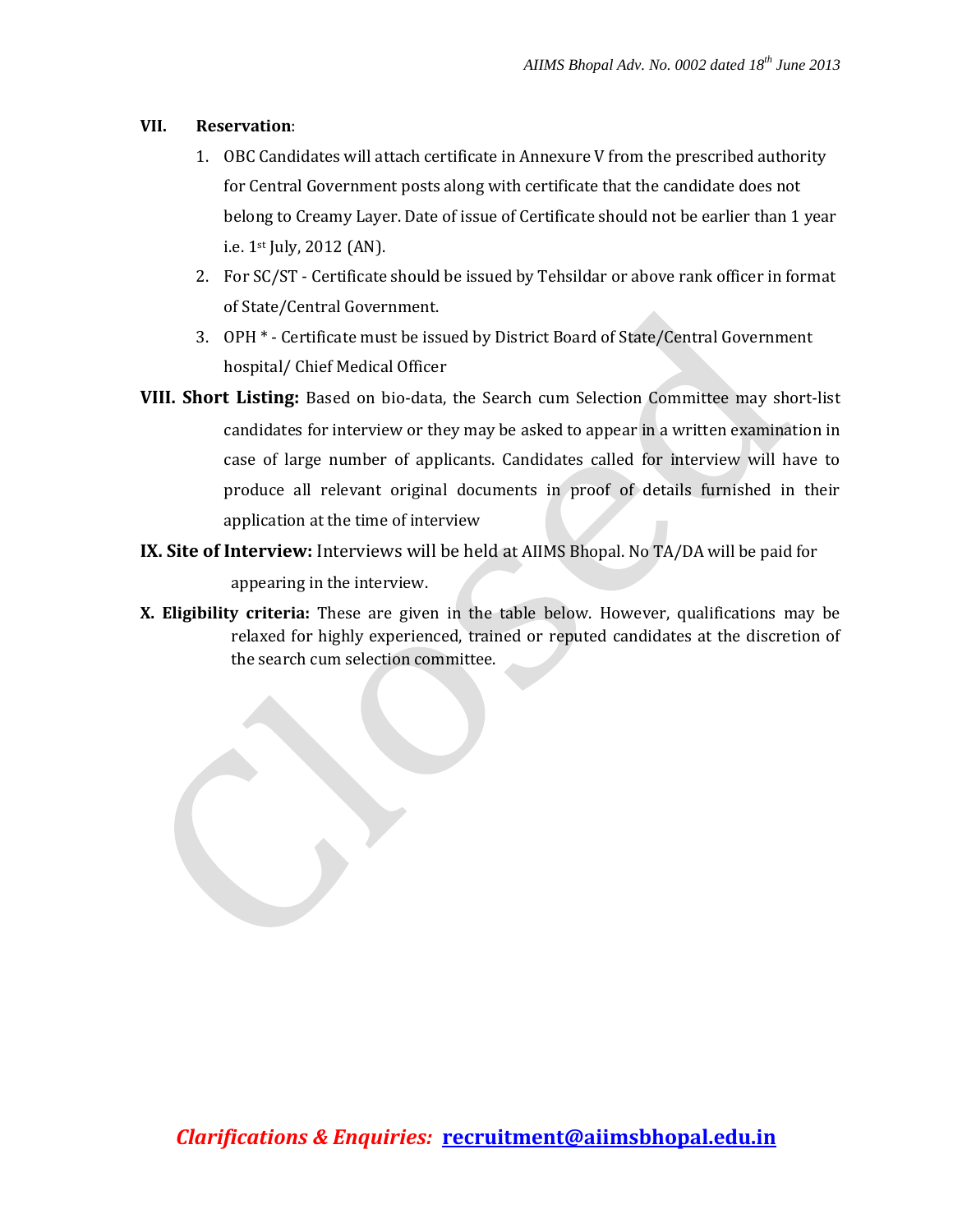| SN             | <b>Post Name</b>                           | <b>Qualifications</b><br><b>Essential</b><br>&<br>abilities                                                                                                                                                    | <b>Desirable</b><br>Qualification                                                                                                                              | <b>Upper</b><br>Age | <b>Experience</b>                                                                                                                    |
|----------------|--------------------------------------------|----------------------------------------------------------------------------------------------------------------------------------------------------------------------------------------------------------------|----------------------------------------------------------------------------------------------------------------------------------------------------------------|---------------------|--------------------------------------------------------------------------------------------------------------------------------------|
|                |                                            |                                                                                                                                                                                                                |                                                                                                                                                                | Limit               |                                                                                                                                      |
| $\mathbf{1}$   | Tutor                                      | BSc Nursing with registration in<br><b>Indian Nursing Council</b><br>0r<br>P B BSc Nursing with registration<br>in Indian Nursing Council                                                                      | MSc<br><b>Nursing</b><br>with<br>registration in<br><b>Indian Nursing</b><br>Council                                                                           | 45<br>years         | 3<br>teaching<br>years<br>from<br>experience<br><b>Nursing</b><br>recognised<br>Institute                                            |
| $\overline{2}$ | Assistant<br>Administrative<br>Officer     | degree<br>from<br>Bachelor's<br>University<br>recognized<br>with<br>knowledge of Government Rules<br>& Regulations                                                                                             | Master's<br>Degree<br>in<br>Administration<br>(MBA/PGDBM<br>/MHA/MPA)<br>from<br>recognized<br>University                                                      | 40<br>years         | 2 years experience<br>in Administration                                                                                              |
| 3              | Librarian Grade I                          | Master's<br>degree<br>Library<br>in<br>Science/Information<br>Technology/Documentation<br>Science<br>equivalent<br>or<br>professional<br>degree<br>from<br>recognized University.<br>Ability to use computers. | Passed in NET/<br>other<br>accredited test<br>like SLET<br>$\ln$<br><b>Library Science</b>                                                                     | 35<br>years         | Minimum<br>5<br>year<br>regular service as a<br>Grade II Librarian                                                                   |
| 4              | Assistant<br>Personal<br>(PA) to Principal | Graduation in any subject from a<br>University<br>recognized<br>and<br>qualified Shorthand exam from a<br>recognised Institute, possessing<br>dictation speed of @80 wpm                                       | Post Graduate<br>from<br>a<br>recognized<br>university and                                                                                                     | 35<br>years         | 3 Years' experience<br>Administrative<br>in<br>work in College of<br>Nursing / Medical<br>College/government<br>Institution / Office |
| 5              | <b>Assistant NS</b><br>(Head Clerk)        | Graduation in any subject from a<br>University<br>with<br>recognized<br>knowledge of government Rules   recognized<br>& Regulations                                                                            | Masters in any<br>subject from a<br>university,<br><b>Basic</b><br>Computer<br>knowledge, MS<br>office, Internet<br>,Hindi/English<br>typing,<br>short<br>hand | 30<br>years         | Minimum 5 years of<br>regular service as<br>Upper<br><b>Division</b><br>Clerk<br>in<br>Government<br>or<br>private Sector            |
| 6              | Driver Grade - II                          | 10th Class pass with professional<br>Heavy Vehicle Driving License                                                                                                                                             | Should be able<br>drive<br>to<br><b>College Bus</b>                                                                                                            | 35<br>years         | Driving Experience :<br>Vehicle-<br>Light<br>3<br>and Heavy<br>years<br>Vehicle- 5 years                                             |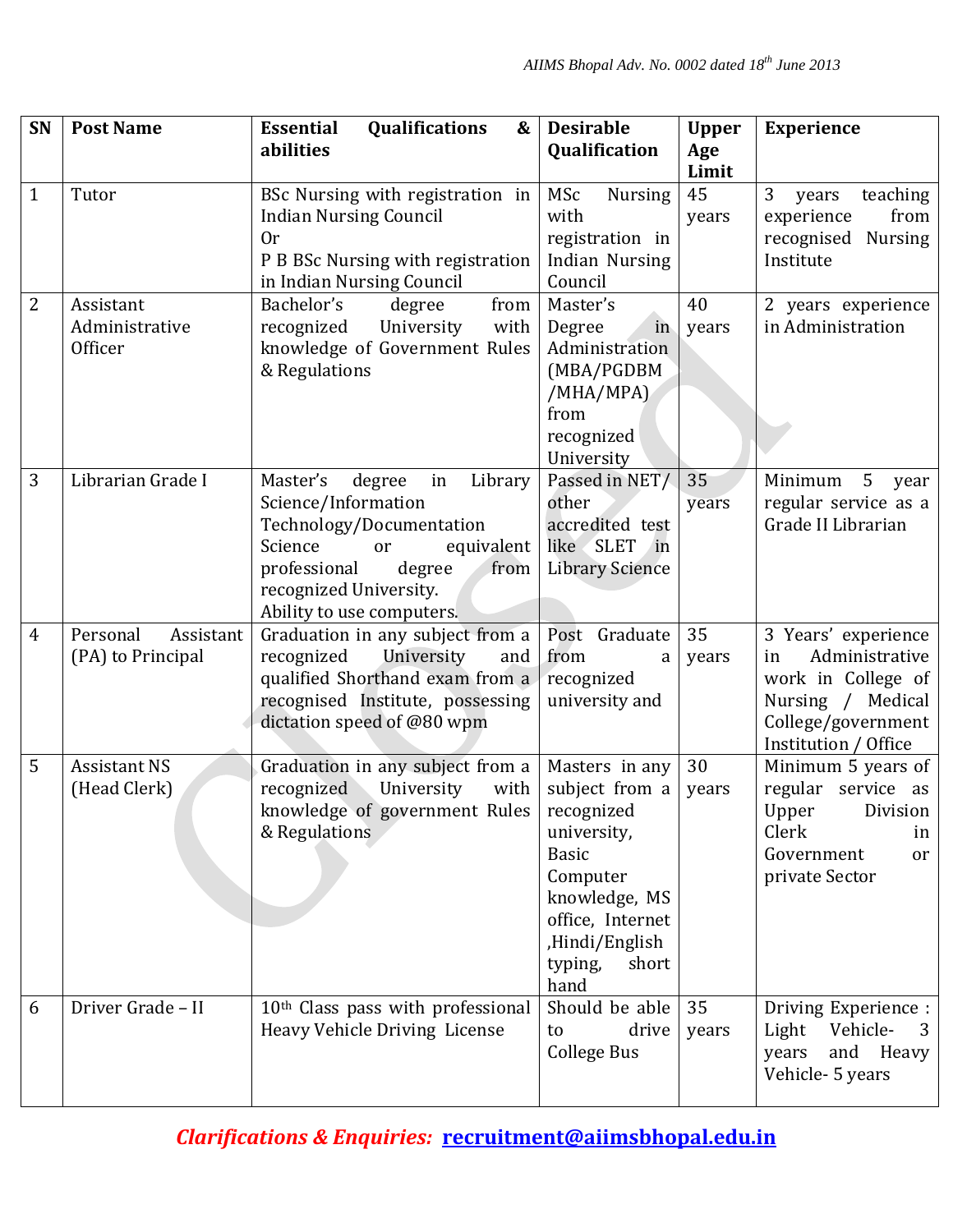| 7 | <b>Lower Division Clerk</b><br>(LDC)              | $10+2$ pass or equivalent<br>qualification from a recognized<br>board and knowledge of<br>government Rules & Regulations                                                      | Typing Speed<br>of 35 wpm in<br>English or 30<br>wpm in Hindi<br>correspond to<br>10500 KDPH /<br>9000 KDPH on<br>an average of 5                     | 35<br>years | 2 years' experience<br><b>LDC</b><br>as<br>in<br>or<br>government<br>private sector. |
|---|---------------------------------------------------|-------------------------------------------------------------------------------------------------------------------------------------------------------------------------------|-------------------------------------------------------------------------------------------------------------------------------------------------------|-------------|--------------------------------------------------------------------------------------|
|   |                                                   |                                                                                                                                                                               | Key<br>Depression for<br>each word                                                                                                                    |             |                                                                                      |
| 8 | Data Entry Operator<br>Grade A cum<br>Stenotypist | $10 + 2$ Pass from a recognized<br>School/Board with Computer<br>Qualification DOECC 'O' level<br>Should possess a speed of not less<br>than 8000 KDPH for data entry<br>work | Bachelor's<br>in<br>computer<br>application<br>knowledge<br>of<br><b>MS</b><br>Office,<br>Internet,<br>and<br>Database.                               | 30<br>years | 2 years' experience<br>data<br>entry<br>as<br>operator<br>in<br>any<br>Institute     |
| 9 | Cashier                                           | <b>Graduation in Commerce</b>                                                                                                                                                 | M Com and<br>knowledge of<br>M S Office,<br>Internet, and<br>Database.<br>Secretarial<br>Course<br>(Accountancy)<br>from a<br>recognized<br>Institute | 30<br>years | 2 years' experience<br>as a cashier                                                  |